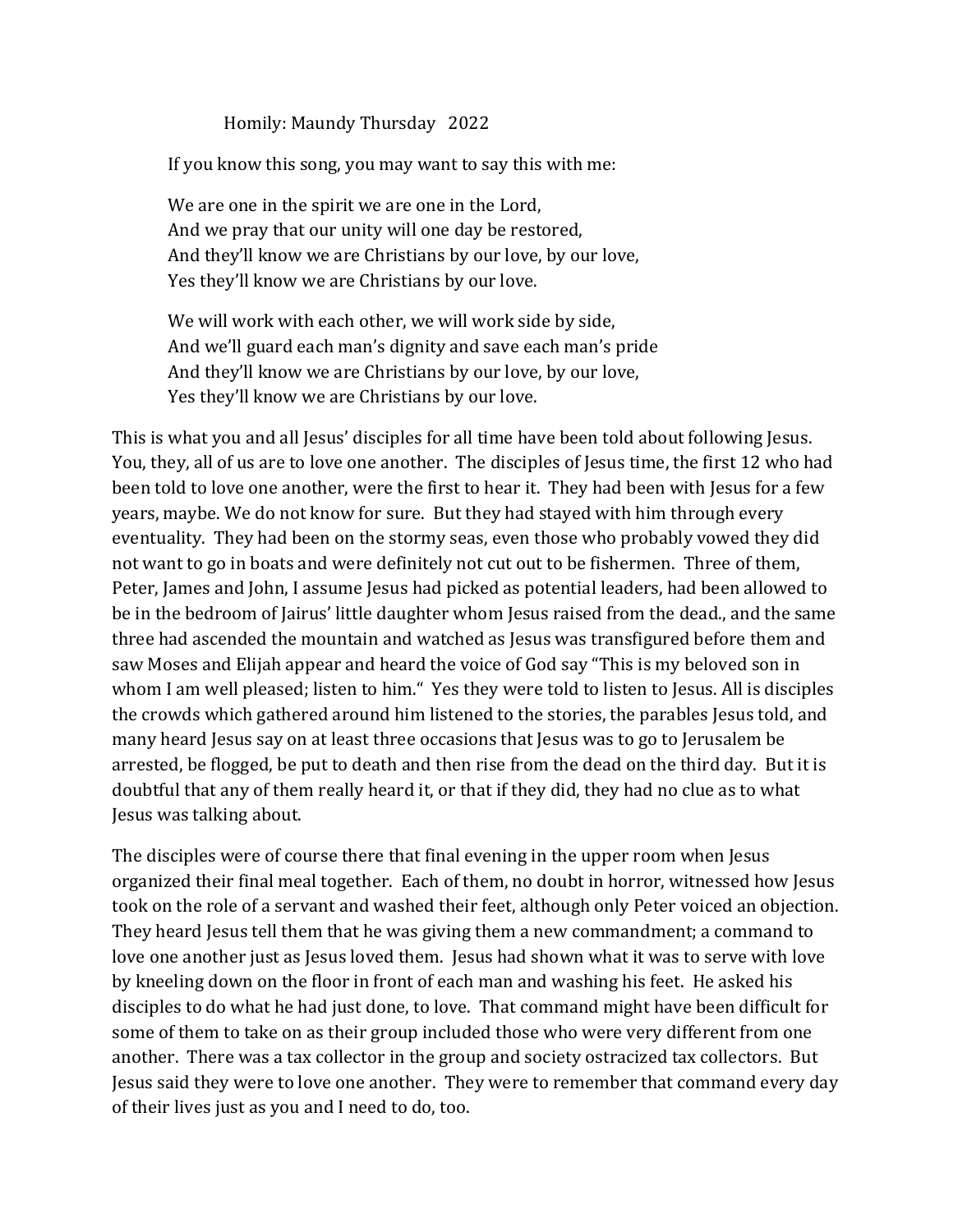Then during the meal, they watched as Jesus took bread; and when he had given thanks to God, he broke it, and gave it to them all, and said, "Take, eat: This is my Body, which is given for you. Do this for the remembrance of me." When the meal; was over Jesus took the cup of wine; and when he had given thanks, he gave it to them, and said, "Drink this, all of you: This is my Blood of the new Covenant, which is shed for you and for many for the forgiveness of sins. Whenever you drink it, do this for the remembrance of me." Jesus gave them all another commandment here – they were to do this, to share his body and his blood in remembrance of him. Did any of them understand what all this meant at that time, but the words were very powerful, and I expect they so absorbed them that they stayed with him forever. Form those disciples they heard two commandments one to love one another and one to share Jesus.

Then Jesus led them out into the night, dark, imposing and threatening. They walked to the garden of Gethsemane. J The three again were invited to go with Jesus and to stay awake while he went to pray. But none of them stayed awake. Three times Jesus went to pray and on returning found them sleeping. How guilty they must have felt. Suddenly a huge group of Temple police arrived led by – oh my goodness Judas, one of the disciples. Chaos, consternation and danger were everywhere. Oh no, Jesus let himself be arrested. You can imagine those disciples feeling their hearts thumping and their minds questioning "Why didn't Jesus use his miraculous powers and stop them? But I am sure fear gripped their hearts and they all fled the scene. Jesus their master, leader, teacher had been arrested - how that could happen? Jesus had spoken of love, and he was treated with deception, violence and injustice.

Those poor eleven disciples. Yes I am sure they loved Jesus but knew they had failed him terribly. They had listened and followed all the way to Jerusalem but did not understand what the passion of Jesus was to entail. How could they? But they stayed faithful despite fleeing from Gethsemane and hiding behind a locked door together, probably in the safety of that upper room. But once they were filled with the Holy Spirit, they were new men; Apostles pf Christ, sent to change the world, to share Jesus' Gospel of love.

I invite you this evening and in the next two days to think back over the times when you know you did not properly hear what someone said to you; when you know you got it wrong. Think back to those times when, because you got it wrong, your actions were inappropriate. Did someone suffer because of what you did or said? Think back and ask yourself, how did you feel? Were you able to confess what you did and somehow put it right? That is of course what repentance means – a confession with absolution followed by changing what you do so that you don't repeat the sin. But those are all theological terms. Saying sorry and finding a way to put things right are in ordinary language. And think back to the times when you shied away from being faithful to Jesus, when you did not speak up